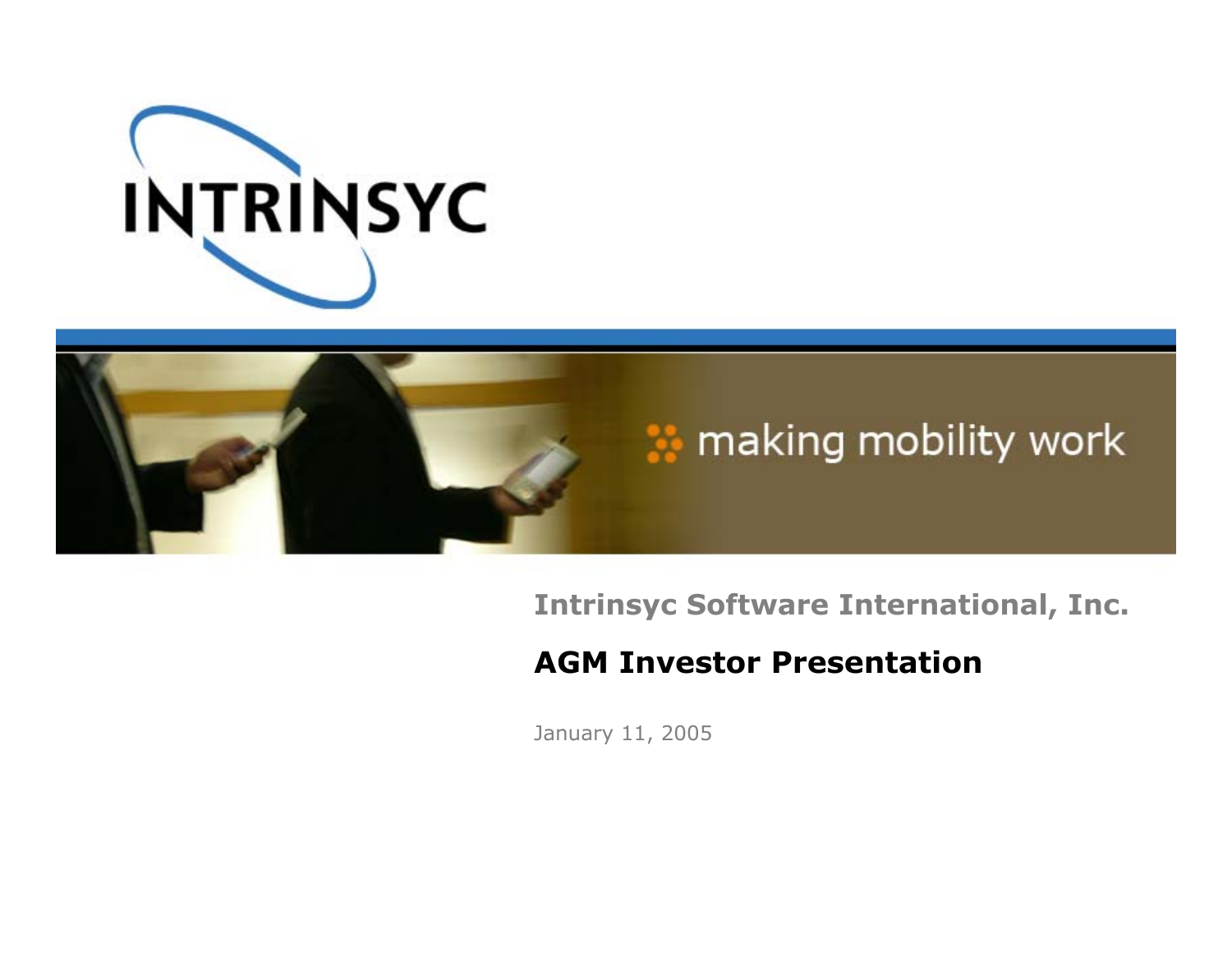## **Agenda**

- $\bullet$ Quick introductions: Our board, management, investors
- $\bullet$ New 15 second elevator pitch: Our mission & business
- $\bullet$ Mobility market dynamics: Why the opportunity is now
- $\bullet$ Why Intrinsyc?: Our unique positioning and value-add
- $\bullet$ Our strategy and execution: How we are getting there
- • Status update: Year in review, recent accomplishments, next 6 months
- $\bullet$  Risk mitigation: taking care of the core businesses while investing into new opportunities
- $\bullet$  Marketing / Communications: Building a stronger brand, tighter focus, better story, making IR/PR investments
- $\bullet$ • New web site preview – live January 12th
- $\bullet$ Q&A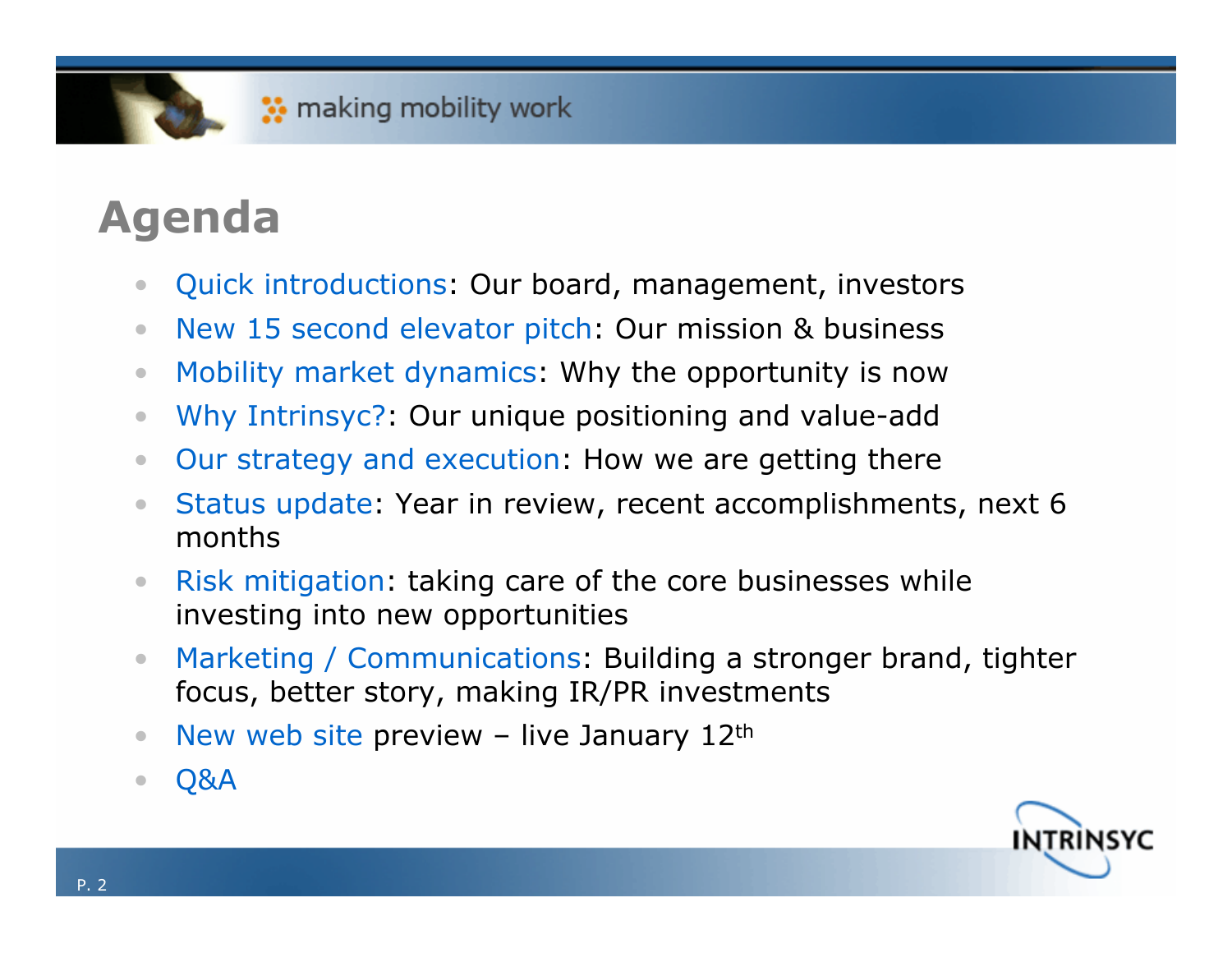#### **Quick Introductions Our Board, Management Team and Investors**

- $\bullet$  New board members present for the first time at this AGM:
	- $\bullet$ Glenda Dorchak, Geoffrey Belsher and William Bryant
- $\bullet$  Some new members of our management team at this AGM:
	- Andrew Morden, Randy Kath, David Hann, Andrew Hurdle (regrets), David Warkentin (regrets), Lucy Dos Santos, Guylain Roy-MacHabée, Victor Bains
- $\bullet$ Investors in the audience
- $\bullet$  An excellent time and place to meet many of the key people that make up the extended Intrinsyc family
- $\bullet$ This is our company – investors, board and staff

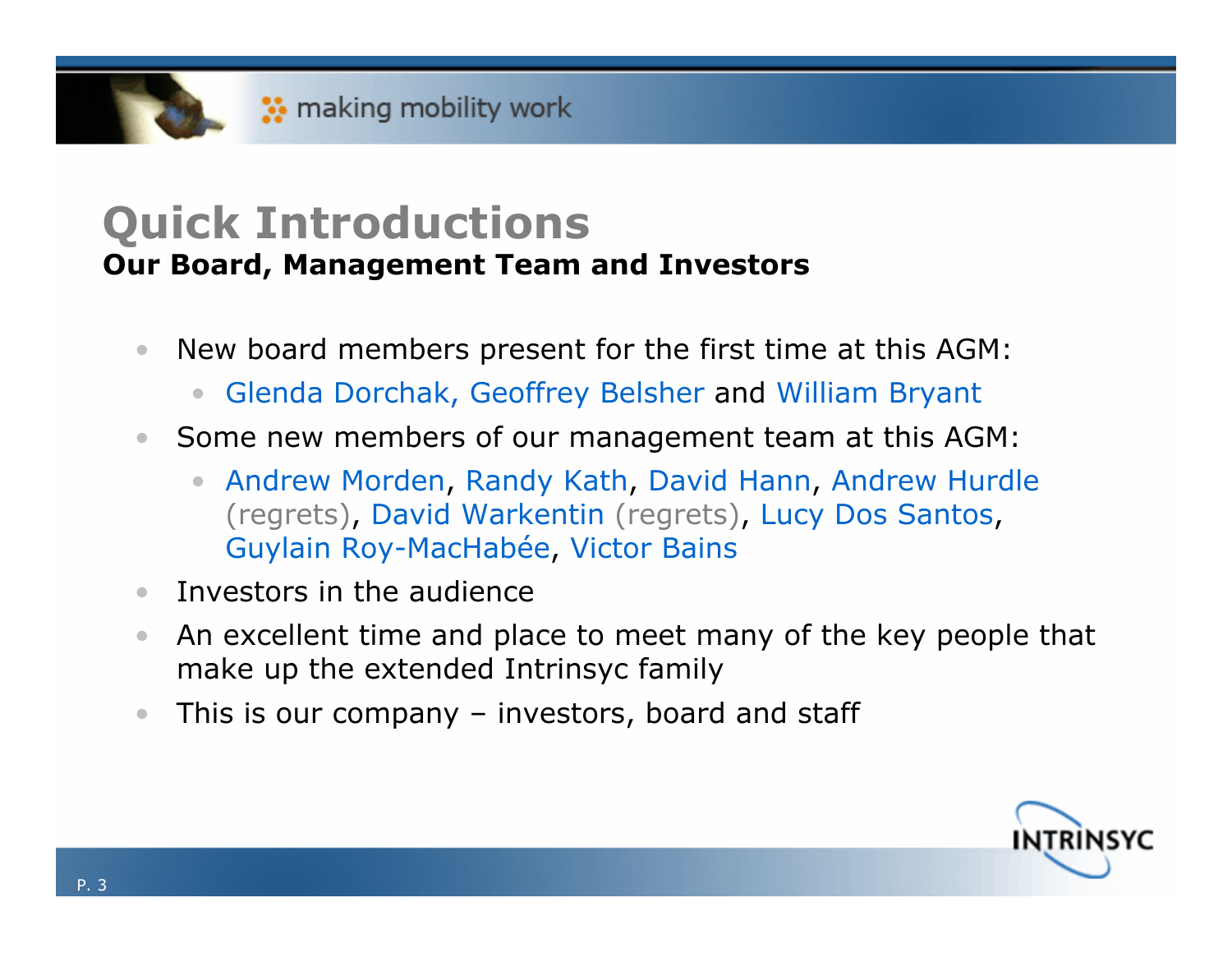#### **15 Second Elevator Pitch Our Mission and Business**

#### •"**Making Mobility Work**"

- $\bullet$  Intrinsyc Software is a mobility software and services company. Our technologies and services make it possible for companies to identify and create innovative solutions that make mobile devices connect and work. Intrinsyc Software's unique experience enables companies to deliver winning mobile devices and solutions that build stronger and more profitable businesses.
- $\bullet$  Since 1996, Intrinsyc Software has used its innovation; creativity and technical agility to help over 2000 enterprise customers connect their applications together, and bring more than 200 leading-edge products to market. Intrinsyc Software has a strong customer base and has formed solid partner alliances with some of the leading technology companies in the world.

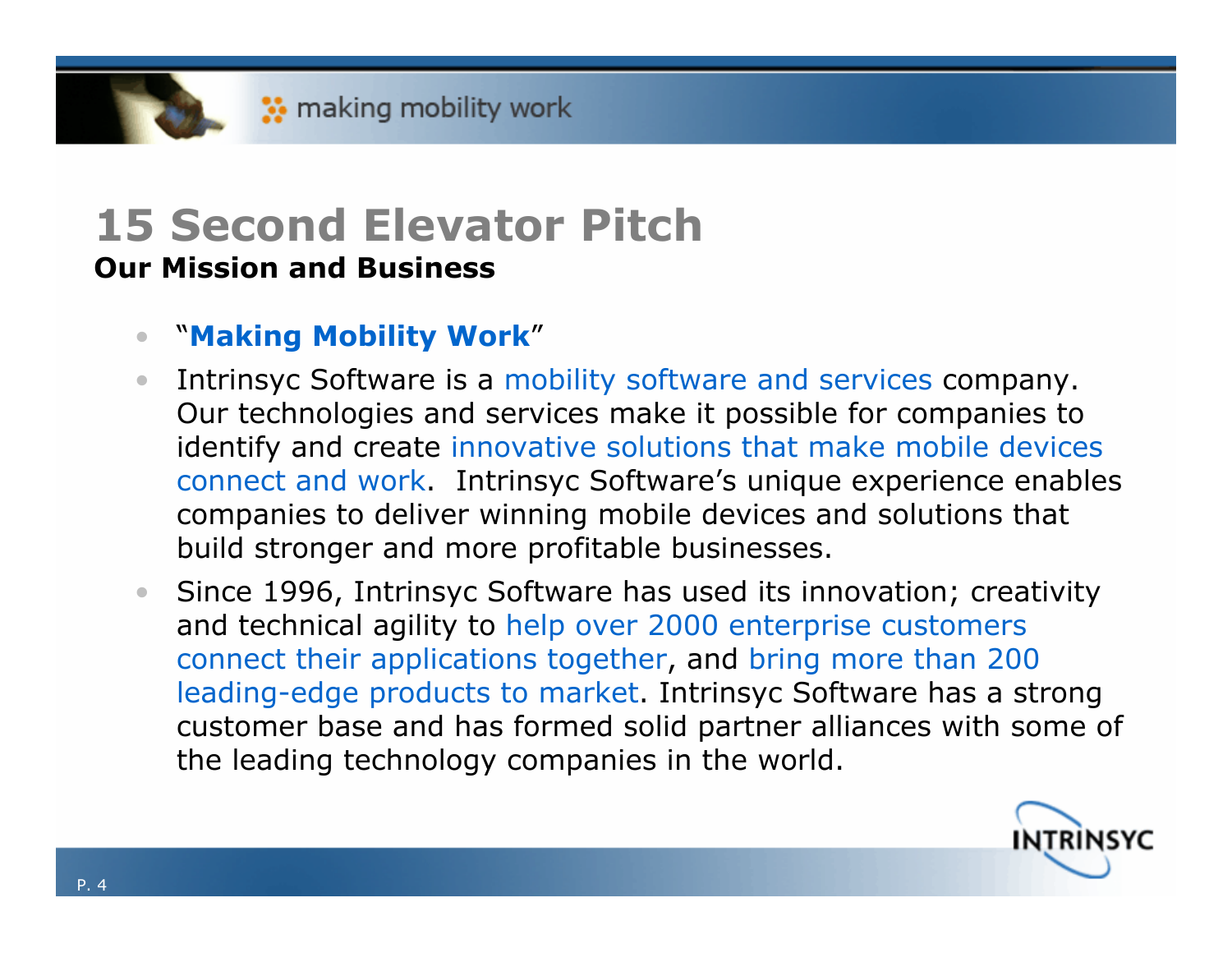

Flash Video Clip

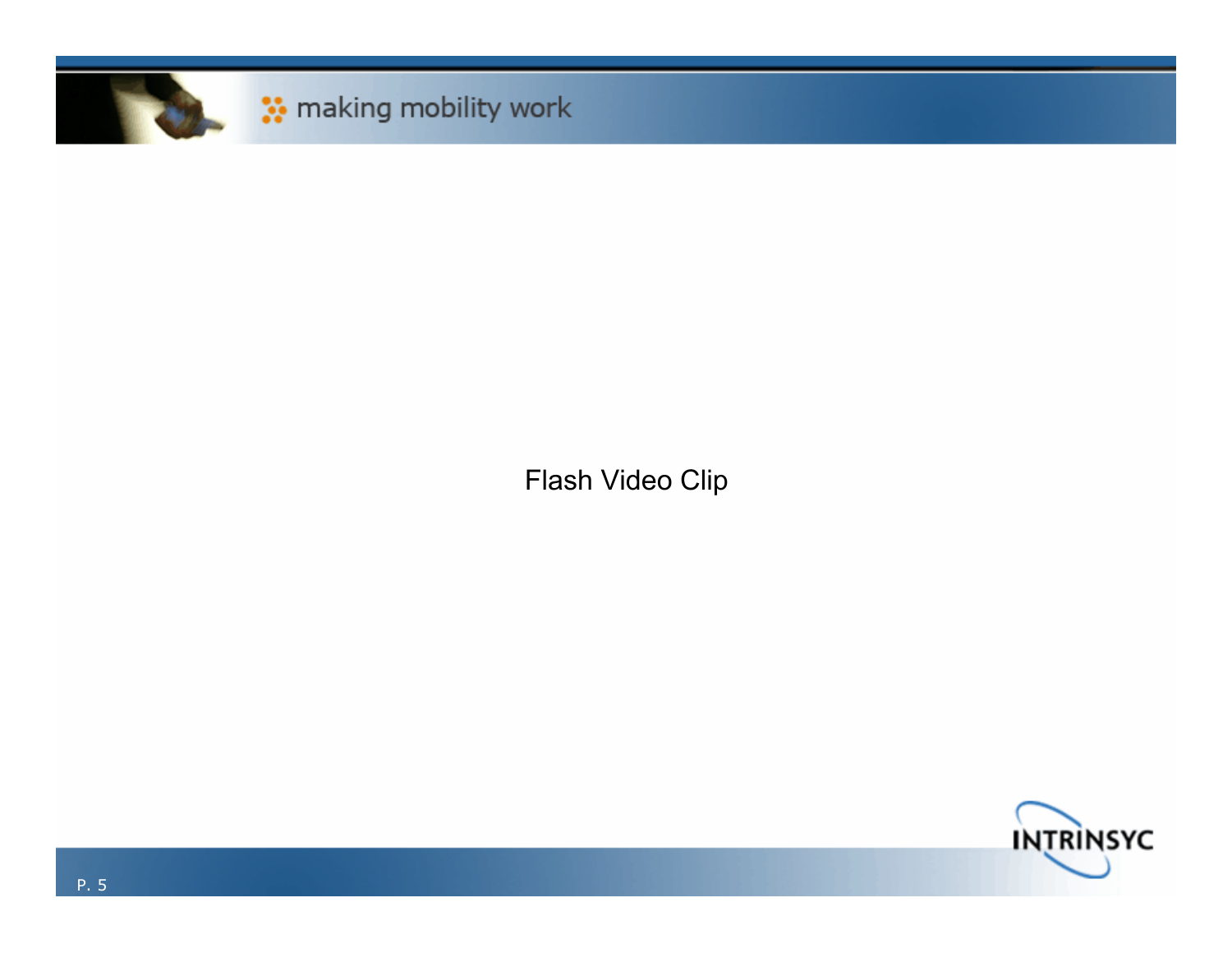#### **Mobility Market Dynamics Why The Opportunity is Now**

- • Digital convergence is here:
	- • The Entertainment, Telecom, Computing, and Consumer Electronics industries are in the process of massive change
	- CES Analysis: Cross-over applications now coming to market
- $\bullet$ For the carriers, voice revenues are tapping out
- $\bullet$  Revenue per user will be driven by data services. The high speed networks are built out -> many new mobility services and devices coming to market in 2005 onwards
- • OEMs: more than 400 new mobile devices, representing 550 million units are expected to ship this year -> but as time to market pressures increase and devices get more complex, licensing will over-take homegrown solutions
- 1 billion devices shipping by 2008, major cost and performance  $\bullet$ issues yet to be tackled -> Significant opportunity for Intrinsyc to solve technical and device cost barriers -> IP Licensing **INTRINSYC**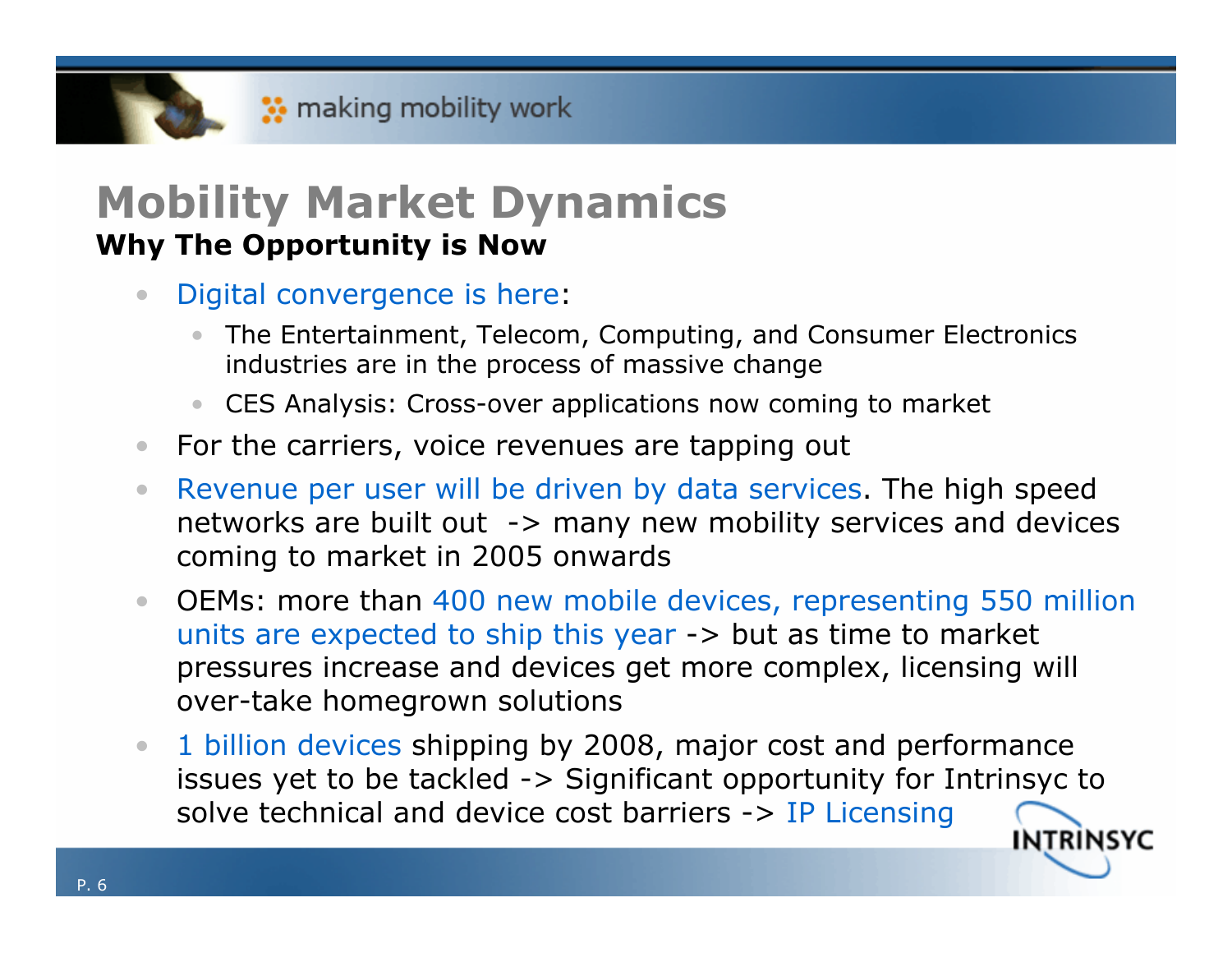•

•

Voicephone

## **The Opportunity**



- >700M unit market in 2005
	- –Dominated by feature phone segment
- Almost 2B subscribers by end of 2005
	- Near 1B increase in subscribers from 2004 to 2009

#### **Global handset Forecast by Segment**

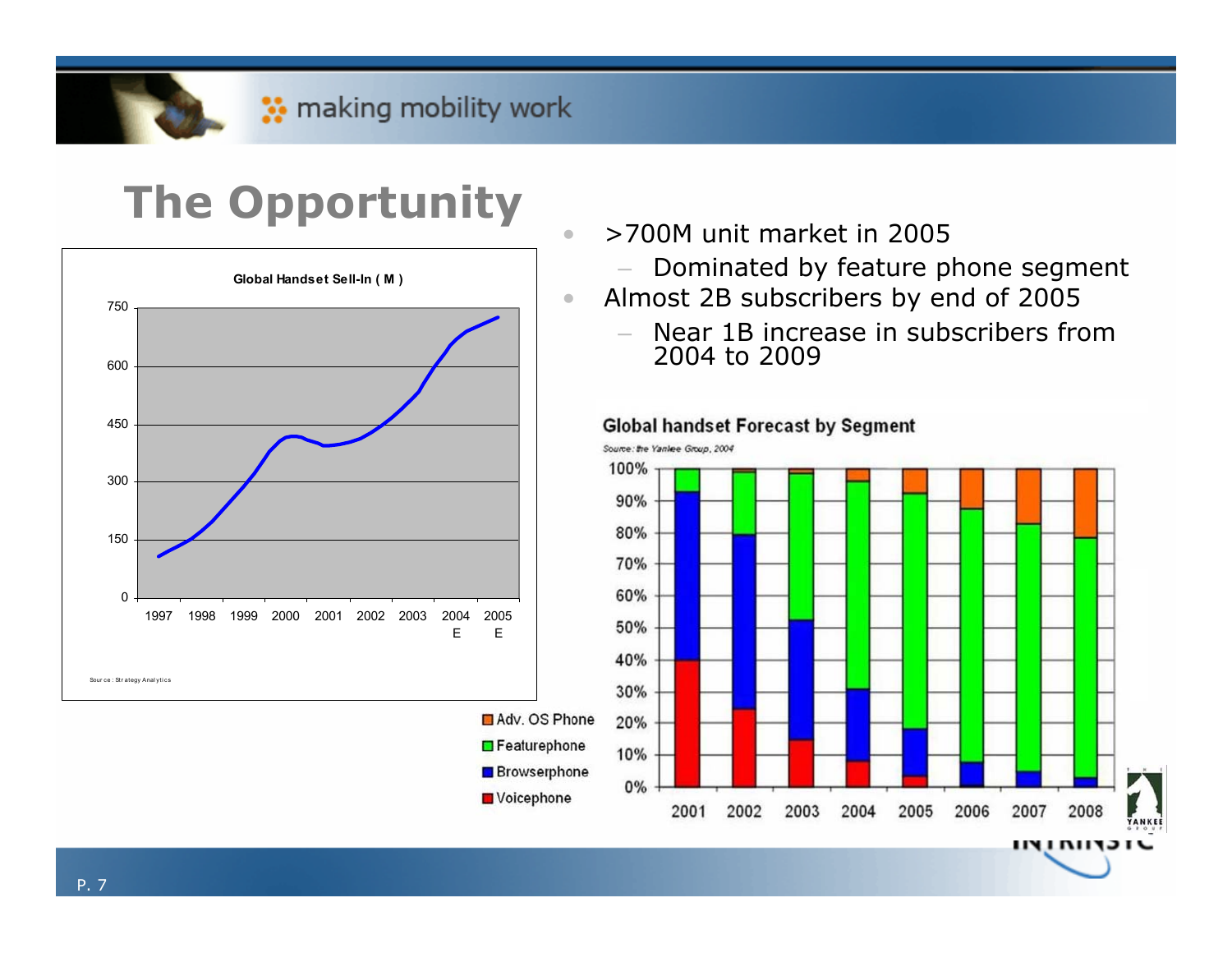#### **Why Intrinsyc? Our Unique Positioning & Value-Add**

- $\bullet$  We are unique in our ability to address the cost and performance challenges facing OEMs in continuing to bring to market the right software IP for mobile devices to hit the high volume sweet spot:
	- Lower cost (minimized software licensing and hardware costs)
	- • Performance (features tailored to the needs of OEMs and carriers, running on cost optimized chipsets)
	- OEM or Carrier branding, as required
	- $\bullet$ Rapid carrier certification
	- •Pre-packaging of carrier branded applications and services
	- • Enterprise application connectivity for multimedia and business content delivery

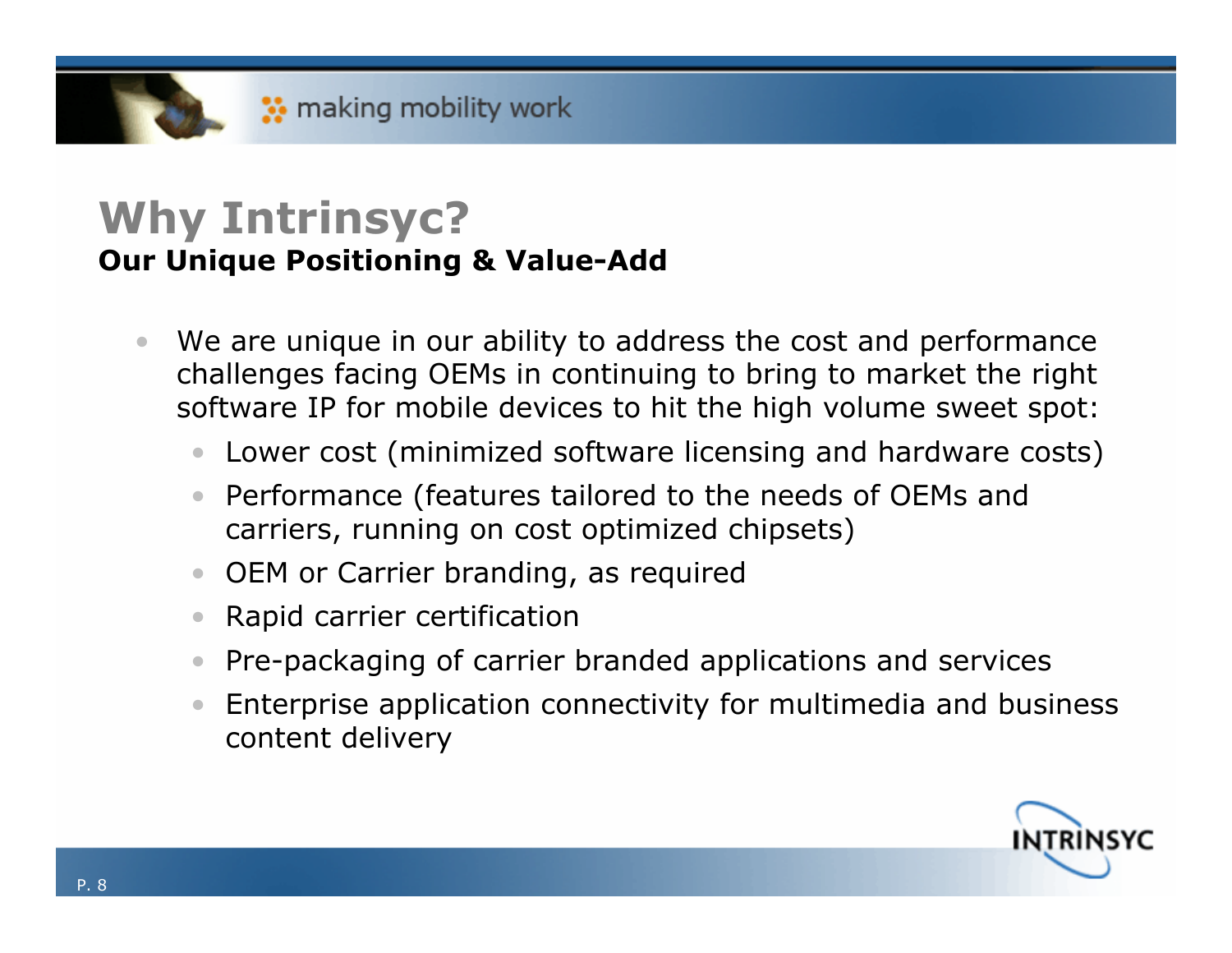#### **Why Intrinsyc? Our Unique Positioning & Value-Add**

- • Intrinsyc is able to provide the required solutions because:
	- •We were early to market as founders in the "connected device" space dating from 1996 – we helped build this industry
	- Leading innovators: We have a history of continuous deep R&D investment – we have the mobility IP and the know-how
	- • Highly regarded: Our strong reputation as a reliable and highly competent vendor to major OEMs and carriers matters
	- Key partnerships: 9 year strategic relationships with Microsoft and Intel, since expanded to include Symbian, IBM, TI and FreeScale (Motorola) – deep and strong leverage points
	- • Unique blend of IP and know-how: cross platform connectivity specialist (Windows, .NET, Exchange, Java, Symbian, and Linux), low level software and hardware, middleware, and enterprise – we know convergence

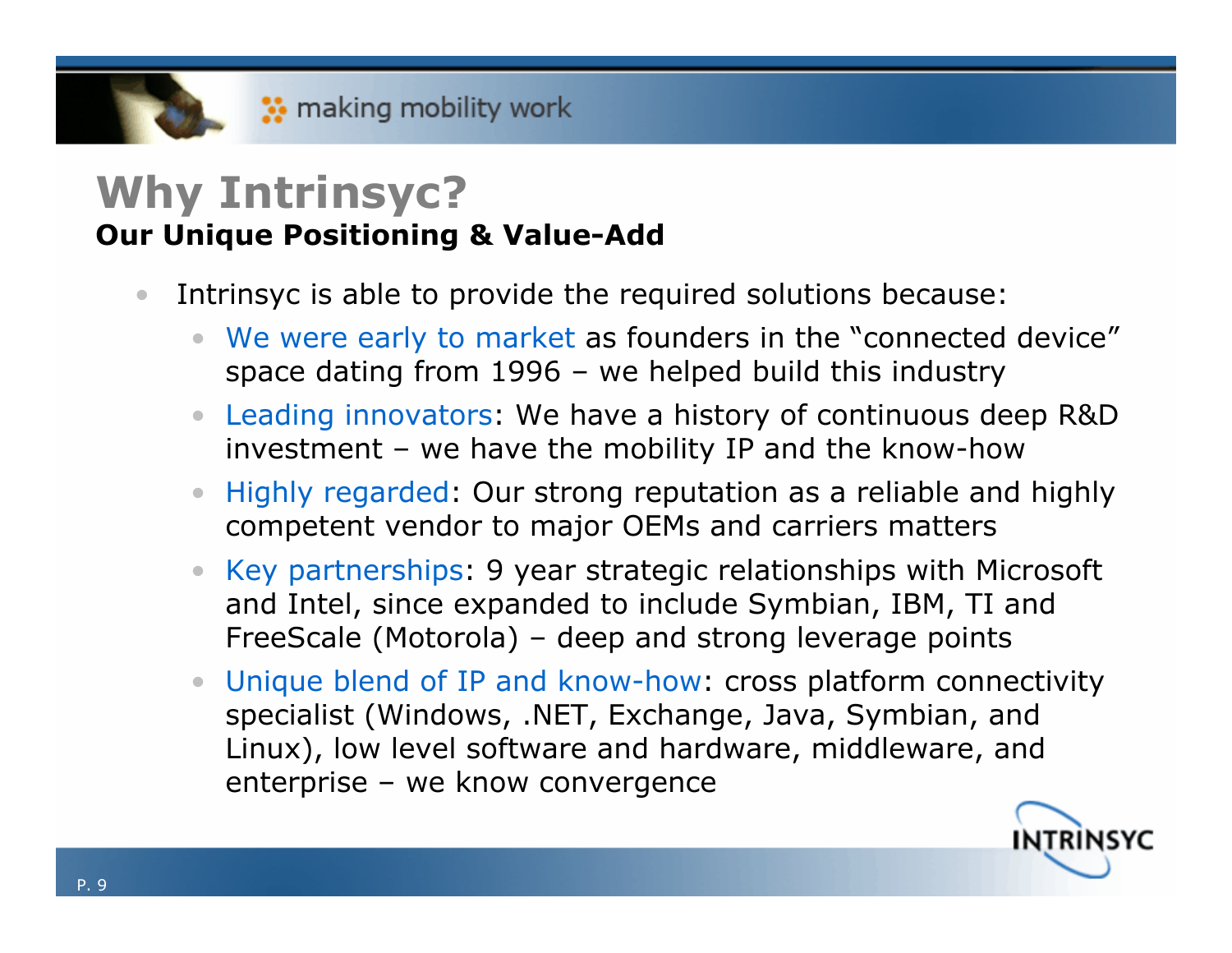#### **Our Strategy and Execution How We Are Getting There**

- $\bullet$ We have assembled a world-class team, with more A players daily
- $\bullet$  We have the right culture of innovation, individual initiative, risk taking, collective achievement, and excellence – the best people in our industry want to work at Intrinsyc
- • Our core businesses are being well managed and are providing us with the positive cash flow to make aggressive investments in mobile device IP – starting last spring
- • We have opened a Bellevue, WA development and marketing facilities – many top tier industry players have joined Intrinsyc as a result (e.g. Randy Kath, Keith Szot)
- $\bullet$  Business units have been created to manage our core business assets and build new ones:
	- •Mobile Software Products (Bellevue, WA)
	- Mobile and Embedded Solutions (Vancouver, BC and Birmingham, UK)

INTRINSYC

•Enterprise Inter-Operability Solutions (Vancouver, BC)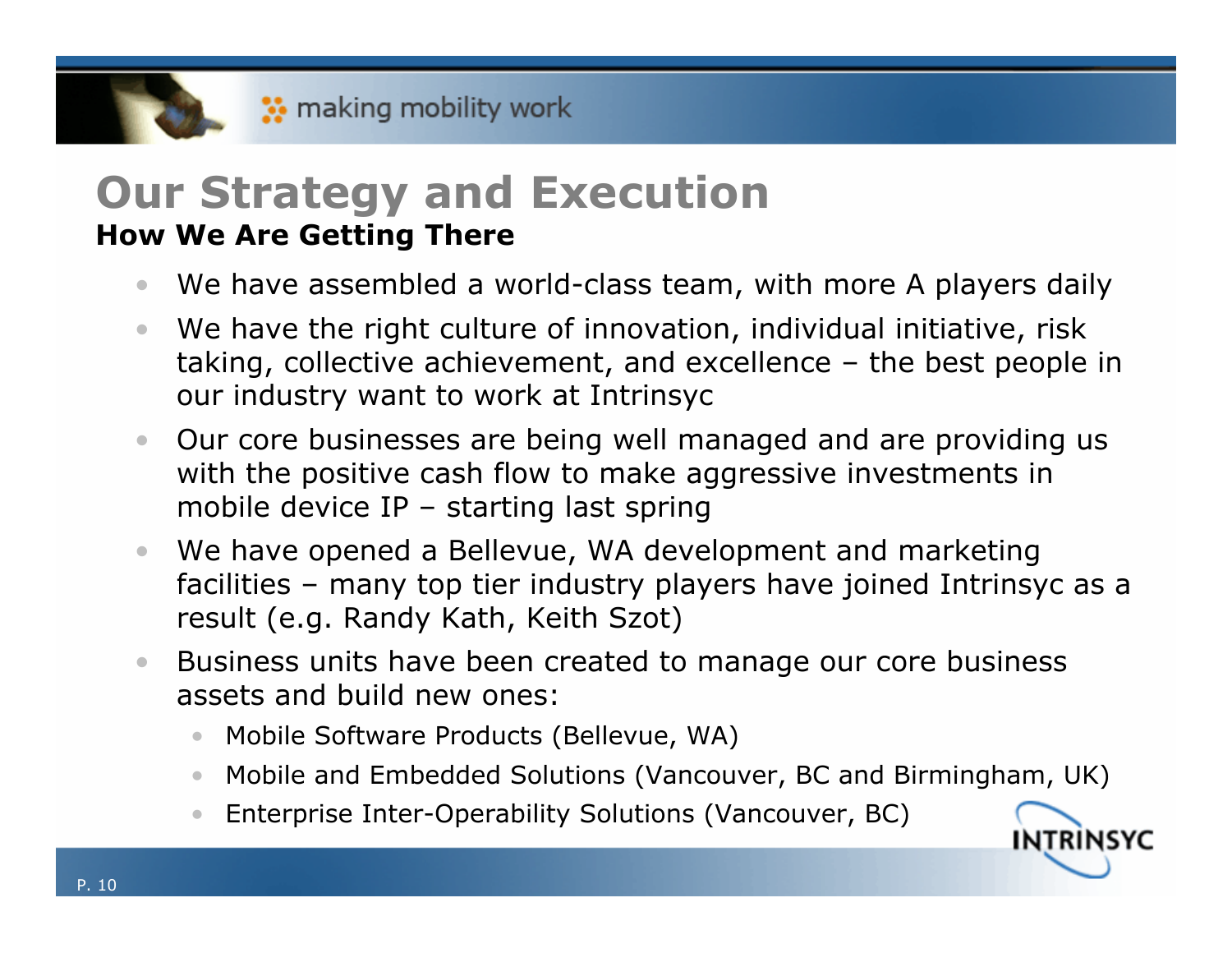### **Our Strategy and Execution How We Are Getting There**

- $\bullet$  We are leveraging our considerable strategic partnerships to help us maximize our investments in new IP development and marketing
- $\bullet$  We are simplifying our 'story' and focusing our investments into mobility IP as the technology markets recover and grow again
- $\bullet$  New financial, sales and engineering best in class processes are being implemented
- • A number of our executive team members have chosen to invest in Intrinsyc with their own money  $-$  it's their company too

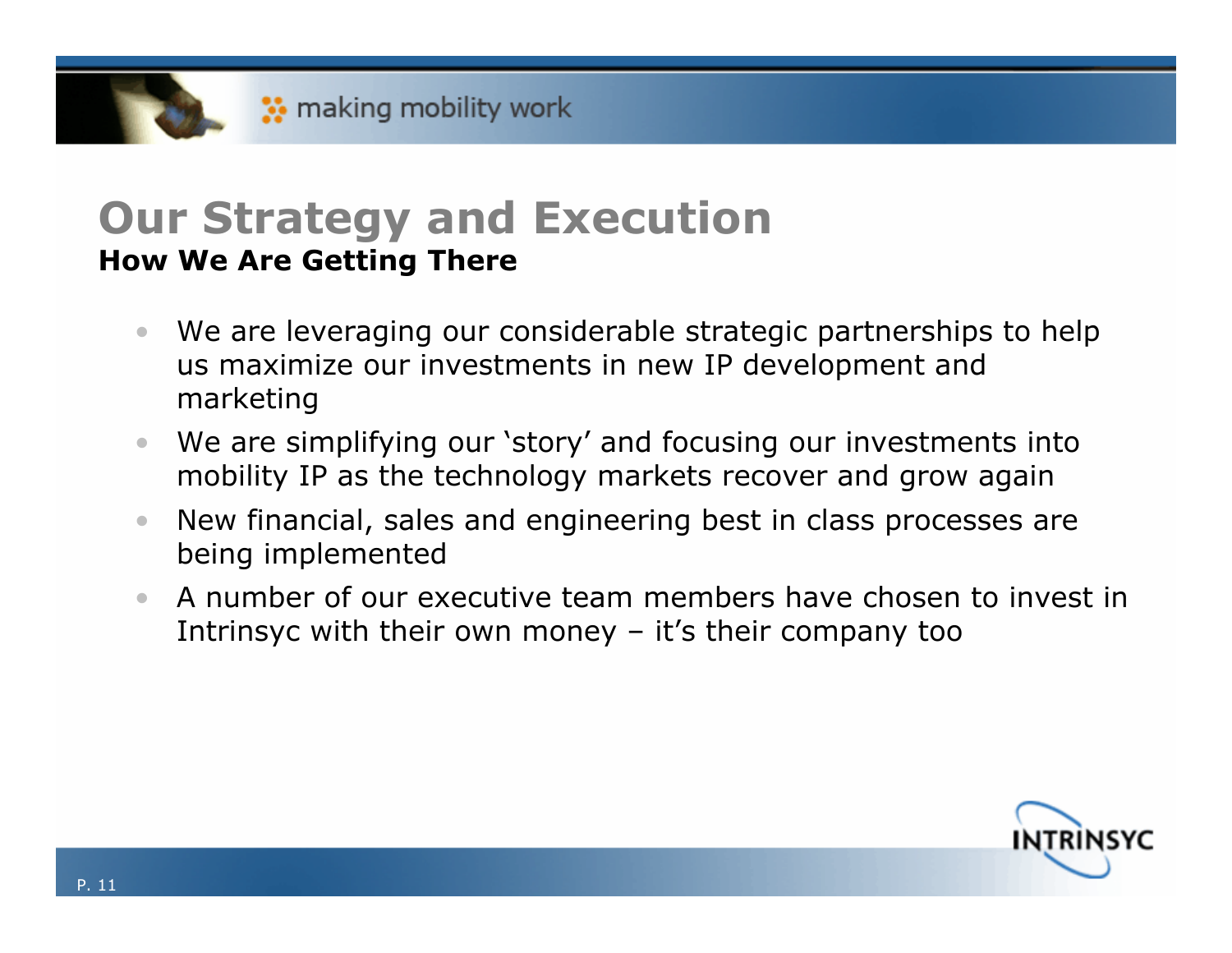#### **Status Update Year in Review**

- $\bullet$  Positives:
	- Completed a major re-organization and built a stronger, larger team as a result
	- NMI transaction was re-negotiated and closed finally
	- Core businesses now all self sustaining and profitable no cross subsidies, return to financial health
	- Launched 2 new product development initiatives with a 200% increase in R&D funding
	- Built all the foundations for a stronger 'brand' in the market
	- Emerged as the number 1 ISV/SI in the Windows mobility space (IP and services revenues)
	- $\bullet$  Bet correctly on the key underlying trends around digital convergence – Fy2006 is the start of the ROI for this vision

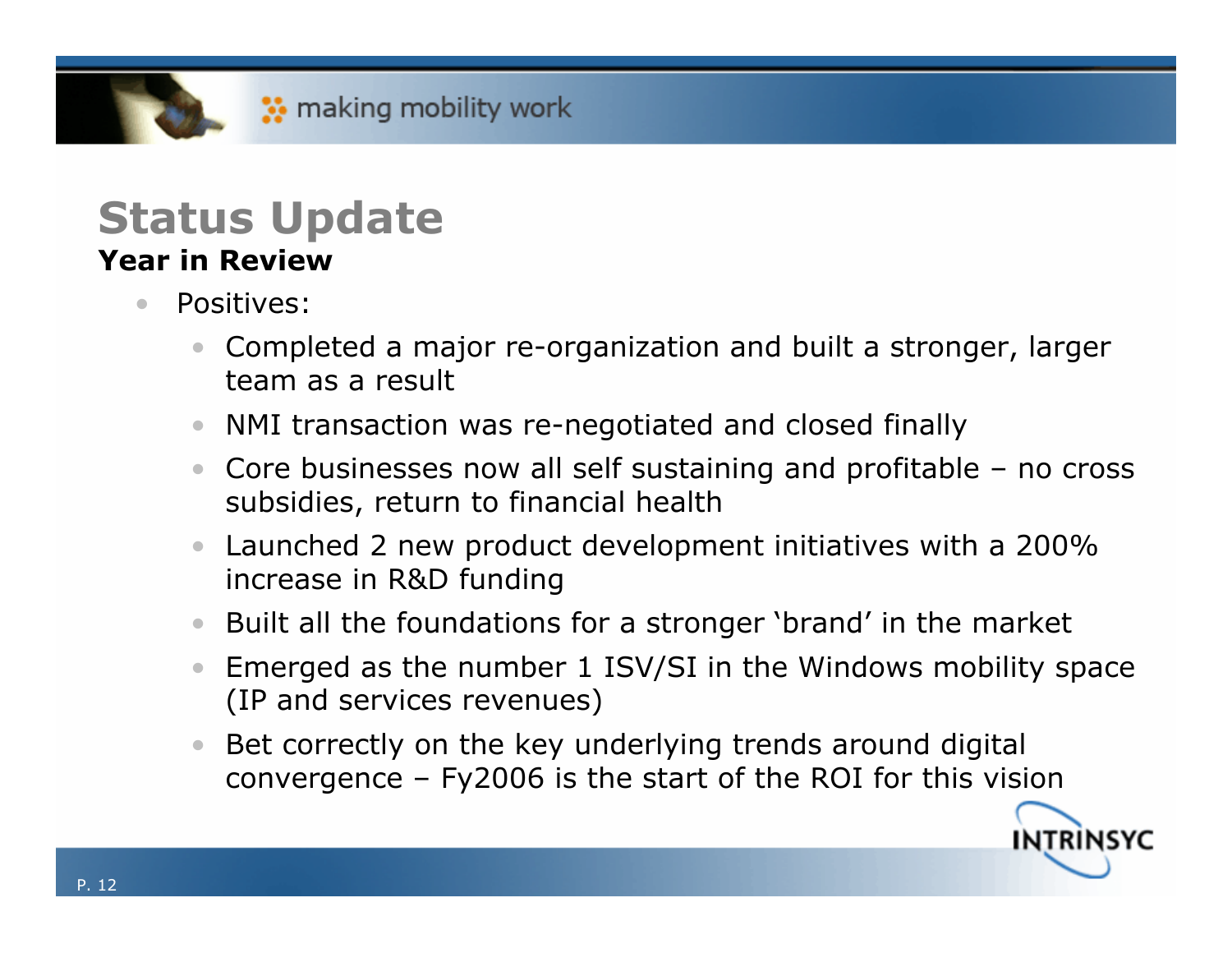#### **Status Update Year in Review**

- $\bullet$  Negatives:
	- $\bullet$ TPC audit – unexpected, distracting, progressively managed
	- We were below internal expectations for our enterprise software licensing -> should have been \$16.5M year, not \$15.1M – since resolved with new management and investments in R&D and marketing for Fy2005
	- Strength of the Canadian \$:
		- Real losses from fixed costs of production in C\$ and revenues in US\$ (margin hit)
		- Book losses from holding US\$ and UK\$ reserves with no cash impact
		- Re-negotiating significant contracts in C\$ or UK\$ plus general hedging strategy will reduce exposure in Fy2005

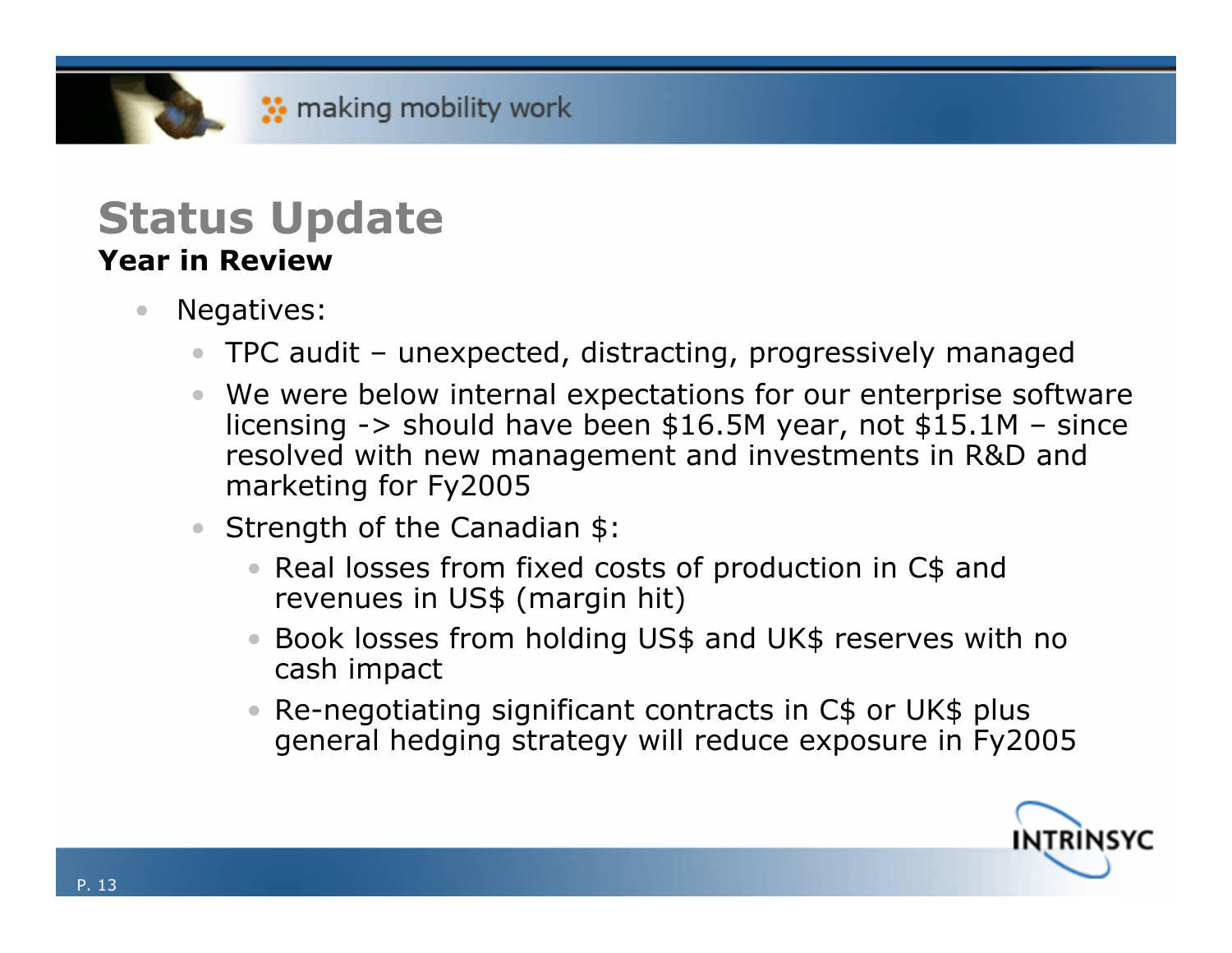#### **Status Update Recent Accomplishments**

- $\bullet$ Closed our \$5.6M rights offering
- $\bullet$ Received \$1M from TPC in back payments
- $\bullet$  Grew our sales funnel for core businesses, partially the result of an improvement economy, and partially from the sales team ramping
- $\bullet$  Hired 25+ people across all business units, hired 8 people just last week – real space crunch currently until new facilities are online
- $\bullet$  Closed our leasing agreements for 8,000 sq.ft. of space in Bellevue, WA, and an additional 3<sup>rd</sup> floor here at HQ in Vancouver, BC (total is now 28,500 sq.ft.)
- $\bullet$  Gizmondo wireless gaming console receiving strongly positive industry reception -> Software licensing in Fy2005
- • 2 new platforms released in partnership with Intel using their latest multimedia mobility chipsets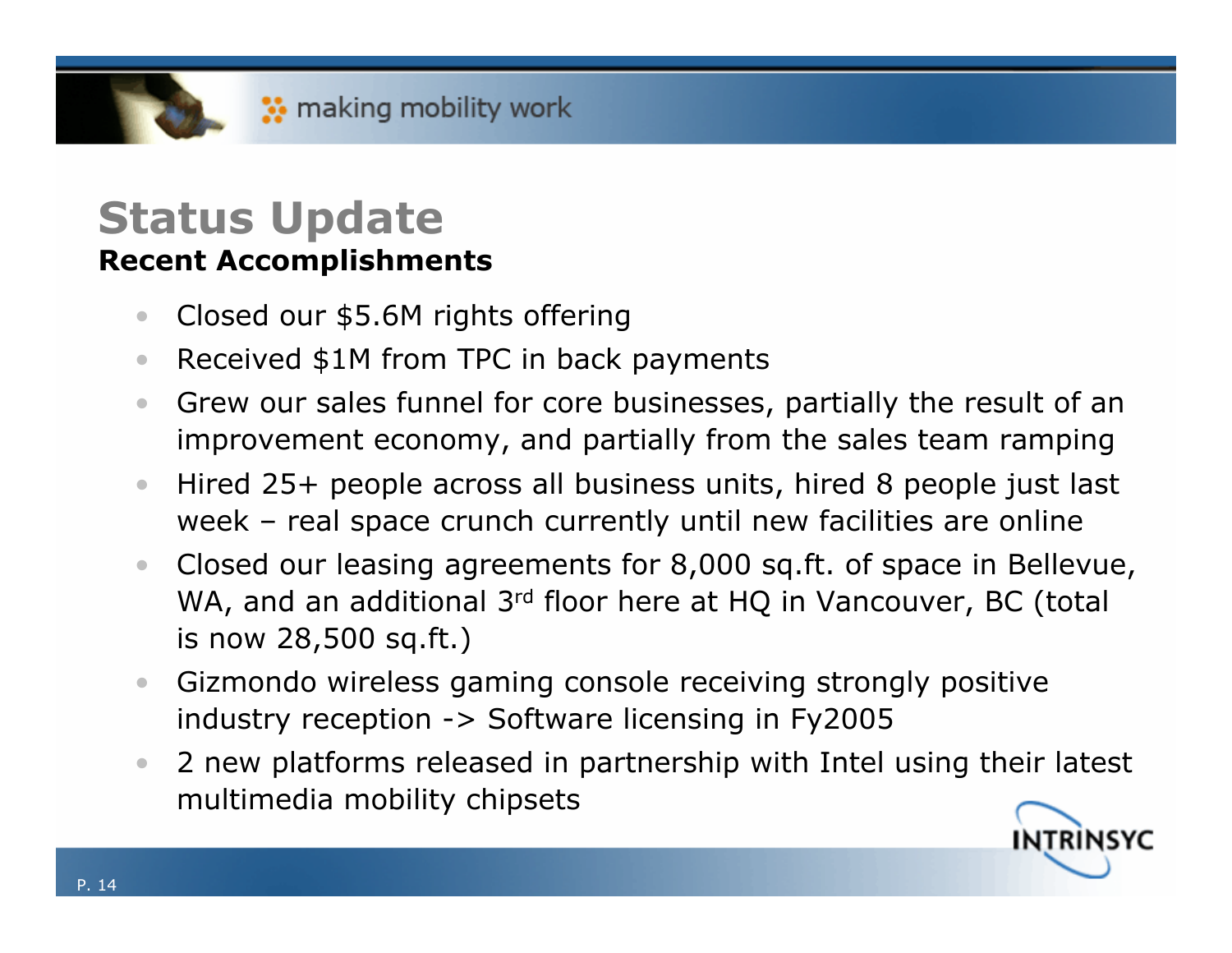### **Status Update Next 6 Months**

- $\bullet$  Publicly launch our new mobility products in conjunction with partners and customers
- $\bullet$  Significant further investments into these product launches: development and marketing
- $\bullet$  Ramping up our IR/PR efforts – with a focus on industry analysts - > their coverage will help drive investment banking research coverage (getting the story out to the industry)
- $\bullet$  Demonstrating real growth in our top and bottom line financial results – we want to be measured on real EBITDA data, not net book earnings, while we are investing in high growth opportunities

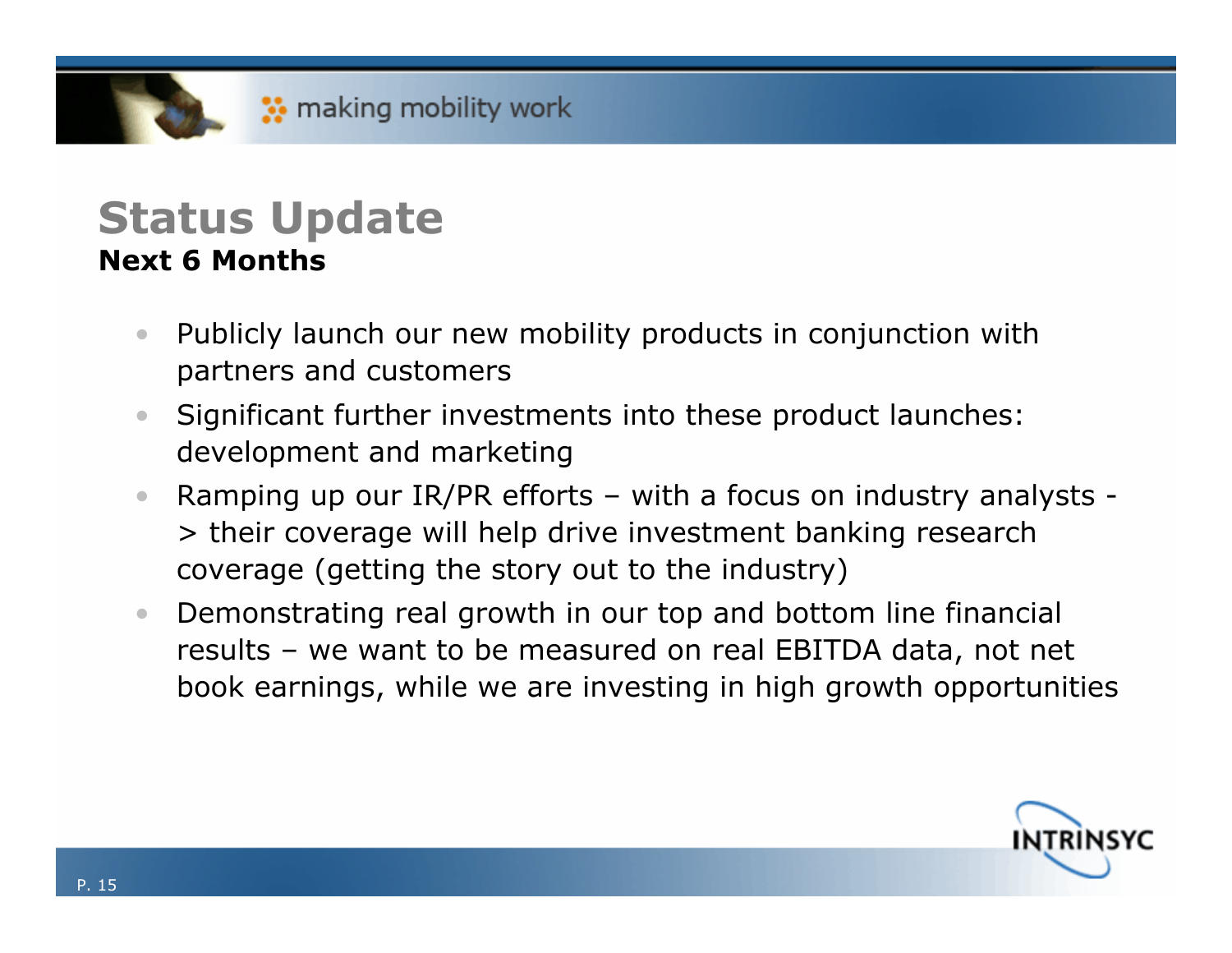### **Risk Mitigation Leveraging A Strong Core Business**

- $\bullet$ The business is now clean and well structured
- $\bullet$  Our financial risks stem from getting too far ahead of ourselves in R&D spending and driving significant losses – we won't allow this because we will adjust spending quarterly in response to 'actuals' for the prior Q as well as analyzing the current backorder and sales funnel
- We are fortunate to have such a solid core line of operating businesses that can absorb the majority of our R&D investment requirements
- $\bullet$ We still have multiple synergistic lines of business  $\rightarrow$  any future economic downturn can be weathered by playing to our strongest cards – how-ever, we intend to win on our mobility IP licensing strategy
- $\bullet$ Does size matter? We are keeping an eye on this as markets grow

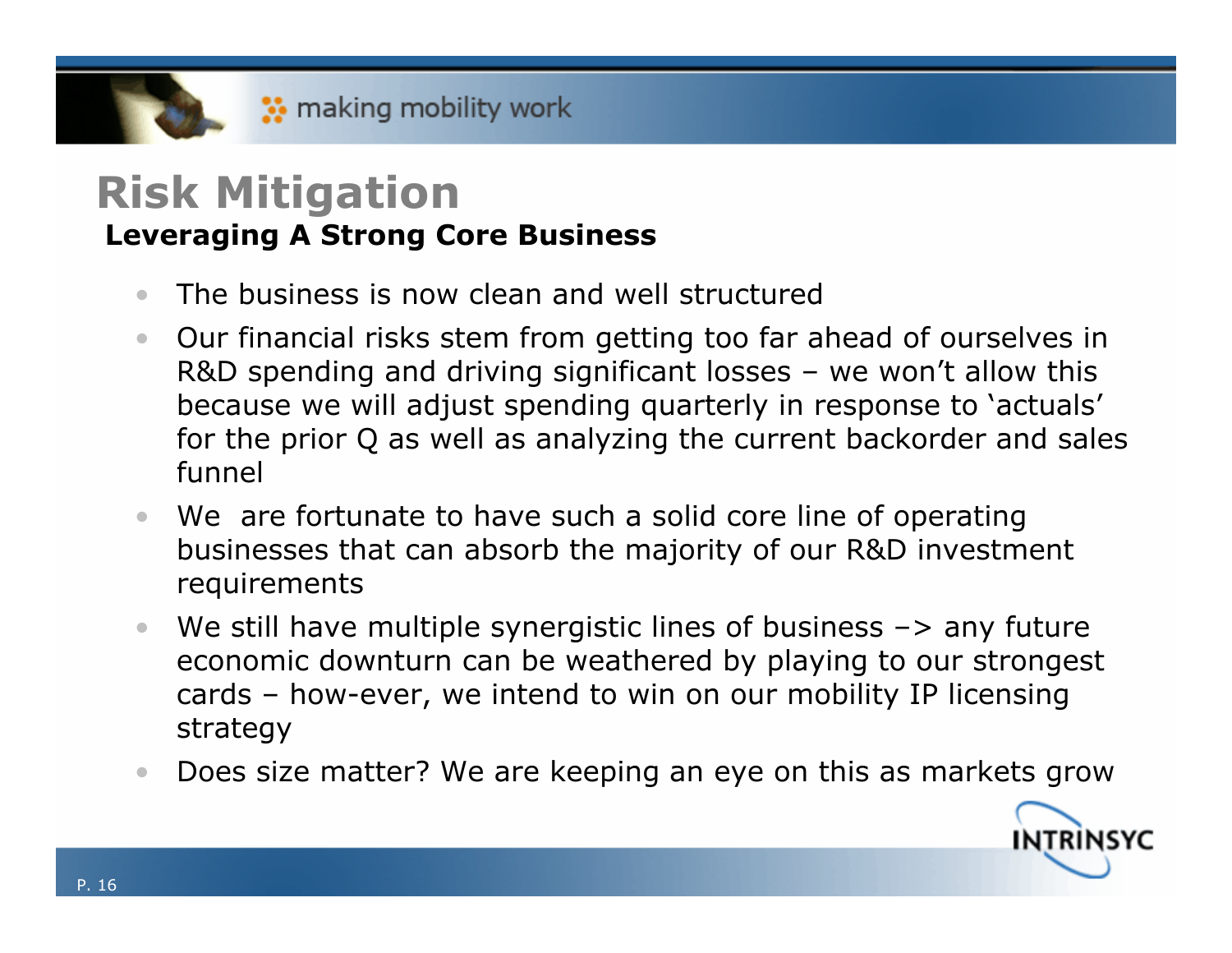## **Marketing / Communications Building Our Brand, Telling Our Story**

- $\bullet$  Digital convergence is here today and is quickly becoming part of the mainstream market awareness -> now is the time to tell our story in 2005
- $\bullet$  Where RIM started, others will follow as the game changes and new opportunities and business models challenge for supremacy
- $\bullet$ We have many friends and few enemies at this point – this provides leverage for our own story telling (e.g. Gizmondo)
- $\bullet$  Road shows, trade shows, web site, press interviews -> we will be pushing on all fronts from this point forward, especially after our new product announcements